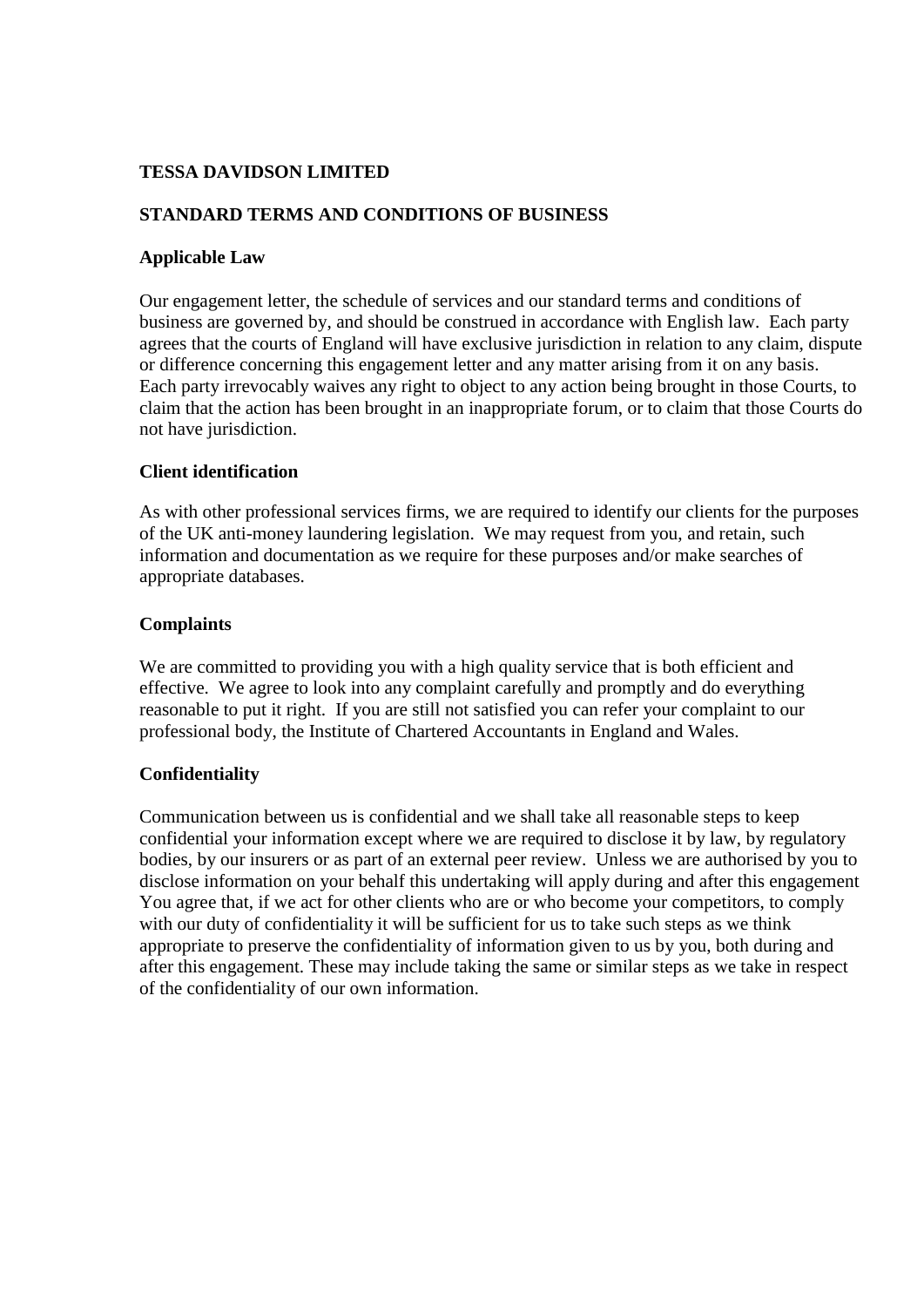We may, on occasions, subcontract work on your affairs to other tax or accounting professionals. The subcontractors will be bound by our client confidentiality terms.

We reserve the right, for the purpose of promotional activity, training or for other business purpose, to mention that you are a client. As stated above we will not disclose any confidential information.

## **Conflicts of interest**

We will inform you if we become aware of any conflict of interest in our relationship with you or in our relationship with you and another client unless we are unable to do so because of our confidentiality obligations. Where conflicts are identified which cannot be managed in a way that protects your interests then we regret that we will be unable to provide further services. If this arises, we will inform you promptly.

If there is a conflict of interest that is capable of being addressed successfully by the adoption of suitable safeguards to protect your interests, then we will adopt those safeguards. In resolving the conflict, we would be guided by ICEAW's Code of Ethics, which can be viewed at [icaew.com/en/membership/regulations-standards-and-guidance/ethics.](https://www.icaew.com/en/membership/regulations-standards-and-guidance/ethics) Where possible this will be done on the basis of your informed consent. We reserve the right to act for other clients whose interests are not the same as or are adverse to yours subject of course to the obligations of confidentiality referred to above.

## **Data Protection**

We are committed to ensuring the protection of the privacy and security of any personal data which we process.

In this clause, the following definitions shall apply:

'client personal data' means any personal data provided to us by you, or on your behalf, for the purpose of providing our services to you, pursuant to our engagement letter with you;

'data protection legislation' means all applicable privacy and data protection legislation and regulations including PECR, the GDPR and any applicable national laws, regulations and secondary legislation in the UK relating to the processing of personal data and the privacy of electronic communications, as amended, replaced or updated from time to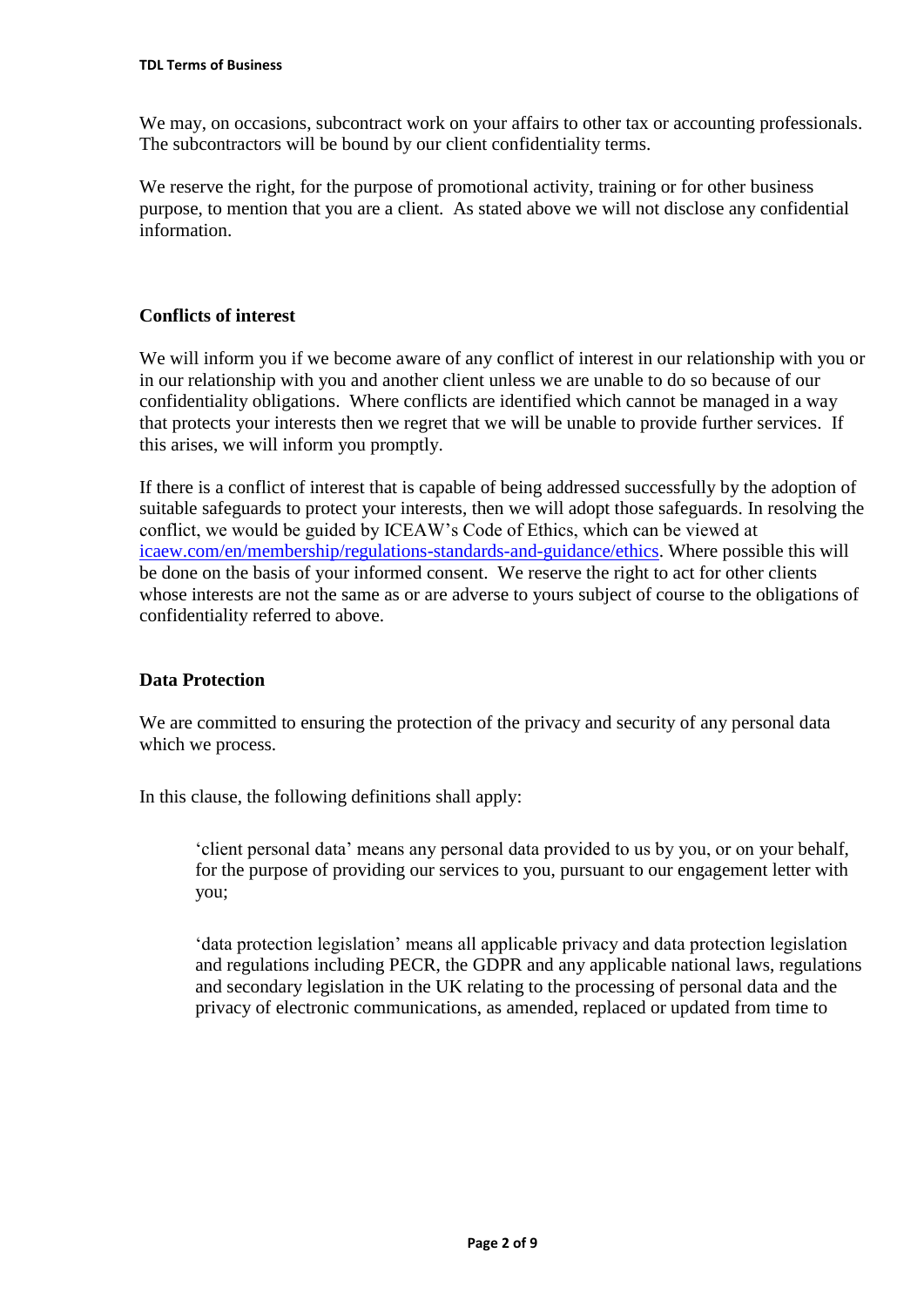time;

'controller', 'data subject', 'personal data', and 'process' shall have the meanings given to them in the data protection legislation;

'GDPR' means the General Data Protection Regulation ((EU) 2016/679); and

'PECR' means the Privacy and Electronic Communications (EC Directive) Regulations 2003 (SI 2426/2003).

We shall only process the client personal data:

(i) in order to provide our services to you and perform any other obligations in accordance with our engagement with you;

(ii) in order to comply with our legal or regulatory obligations; and

(iii) where it is necessary for the purposes of our legitimate interests and those interests are not overridden by the data subjects' own privacy rights. Our privacy notice (available at [www.tessa-davidson.biz\)](http://www.tessa-davidson.biz/) contains further details as to how we may process client personal data.

### **Disengagement**

Should we resign or be requested to resign we will normally issue a disengagement letter to ensure that our respective responsibilities are clear.

Should we have no contact with you for a period of one year or more we may issue to your last known address a disengagement letter and thereafter cease to act.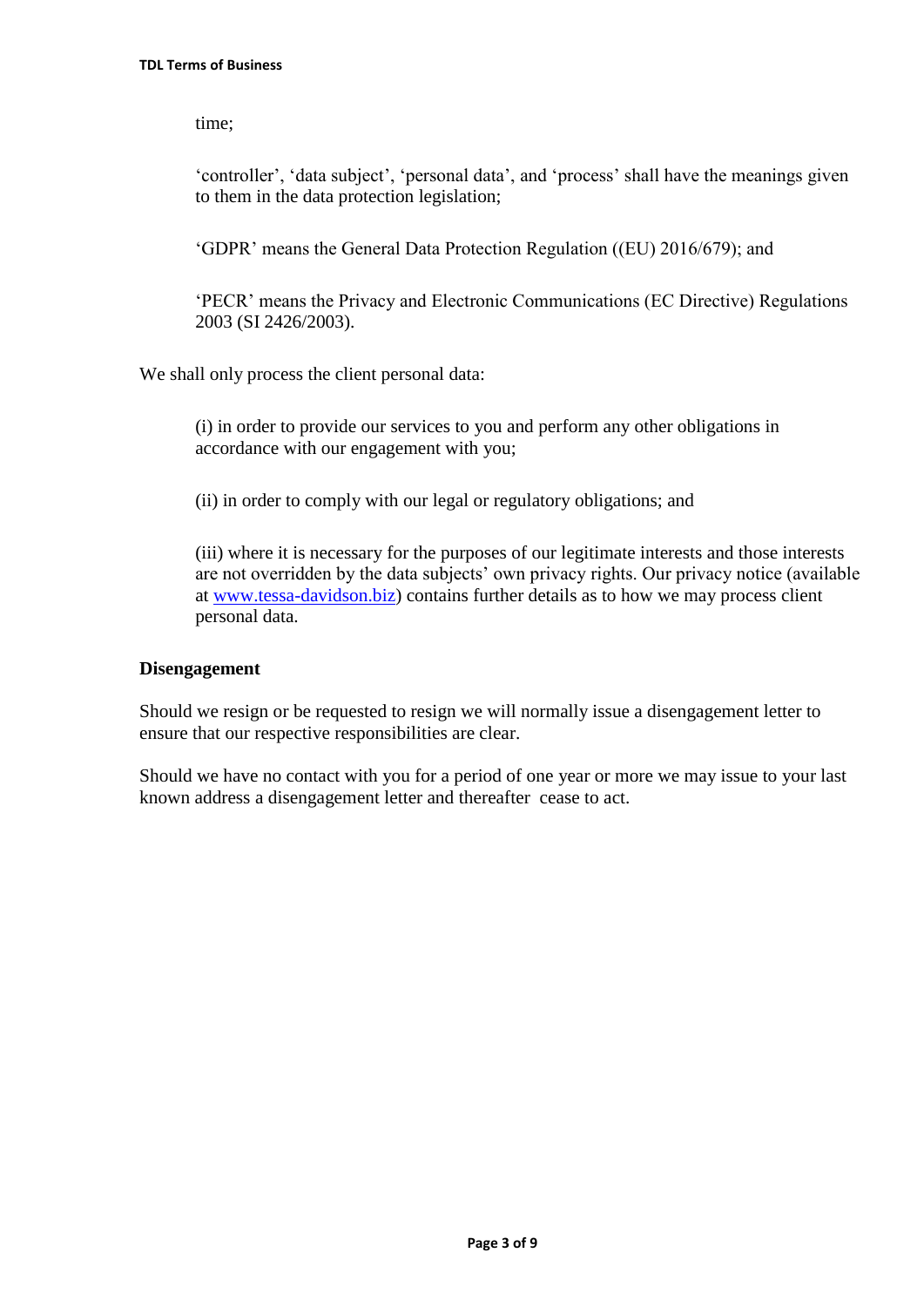### **Electronic and other communication**

Unless you instruct us otherwise we may, where appropriate, communicate with you and with third parties via email or by other electronic means. The recipient is responsible for virus checking emails and any attachments.

With electronic communication there is a risk of non-receipt, delayed receipt, inadvertent misdirection or interception by third parties. We use virus-scanning software to reduce the risk of viruses and similar damaging items being transmitted through emails or electronic storage devices. However electronic communication is not totally secure and we cannot be held responsible for damage or loss caused by viruses nor for communications which are corrupted or altered after despatch. Nor can we accept any liability for problems or accidental errors relating to this means of communication especially in relation to commercially sensitive material. These are risks you must agree to bear in return for greater efficiency and lower costs. If you do not wish to accept these risks please let us know and we will communicate by paper mail, other than where electronic submission is mandatory.

Any communication by us with you sent through the post system is deemed to arrive at your postal address two working days after the day that the document was sent.

## **Fees and payment terms**

Our fees may depend not only upon the time spent on your affairs but also on the level of skill and responsibility and the importance and value of the advice that we provide, as well as the level of risk.

If we provide you with an estimate of our fees for any specific work, then the estimate will not be contractually binding unless we explicitly state that that will be the case. Otherwise, our fees will be calculated on the basis of the hours worked by each member of staff necessarily engaged on your affairs, multiplied by their charge-out rate per hour, VAT being charged thereon.

Where requested we may indicate a fixed fee for the provision of specific services or an indicative range of fees for a particular assignment. It is not our practice to identify fixed fees for more than a year ahead as such fee quotes need to be reviewed in the light of events. If it becomes apparent to us, due to unforeseen circumstances, that a fee quote is inadequate, we reserve the right to notify you of a revised figure or range and to seek your agreement thereto.

In some cases, you may be entitled to assistance with your professional fees, particularly in relation to any investigation into your tax affairs by HMRC. Assistance may be provided through insurance policies you hold or via membership of a professional or trade body. Other than where such insurance was arranged through us you will need to advise us of any such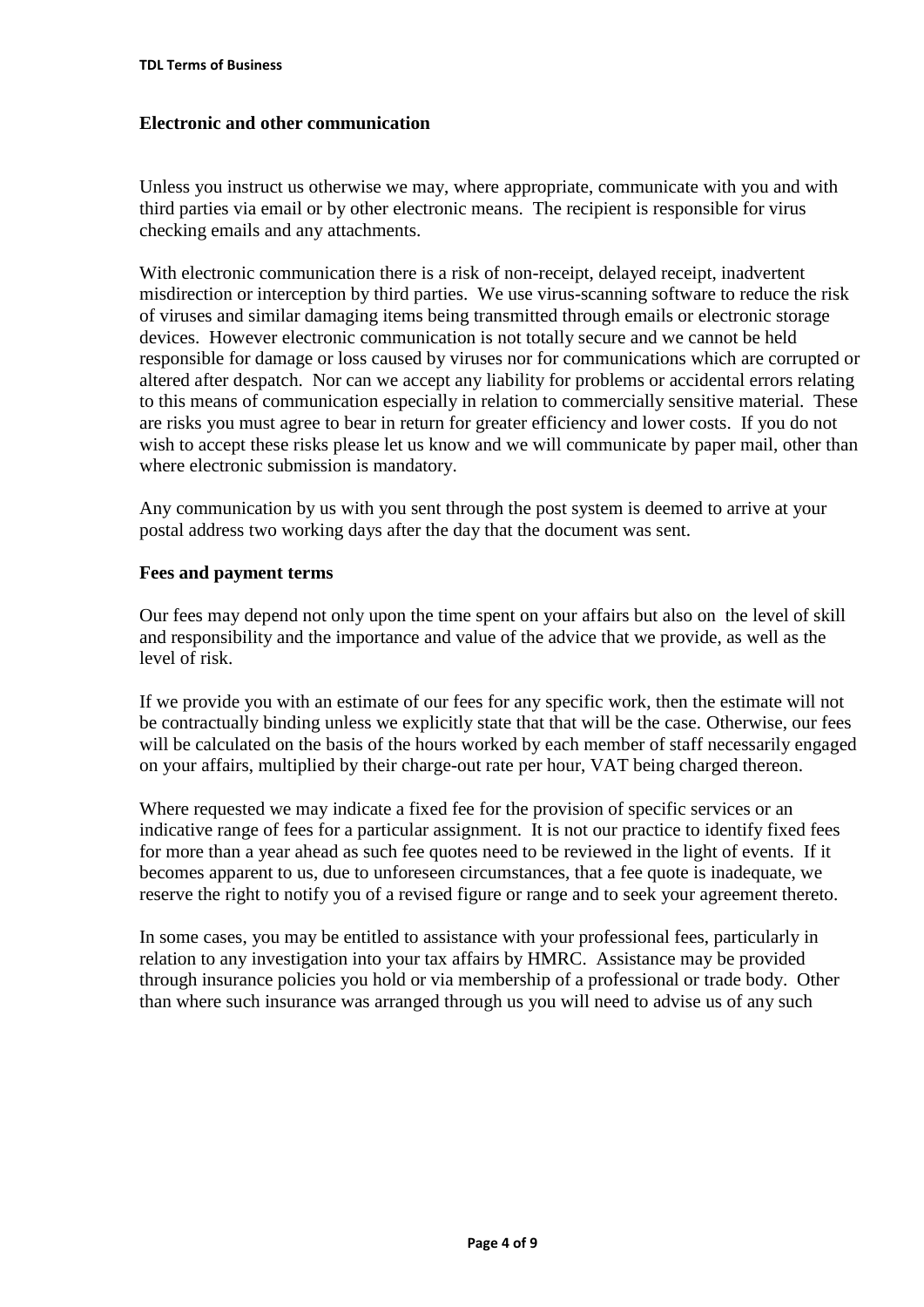insurance cover that you have. You will remain liable for our fees regardless of whether all or part are liable to be paid by your insurers.

We will bill on completion of services and our invoices will are due for payment upon presentation. Our fees are exclusive of VAT which will be added where it is chargeable. Any disbursements we incur on your behalf and expenses incurred in the course of carrying out our work for you will be added to our invoices where appropriate.

Unless otherwise agreed to the contrary our fees do not include the costs of any third party, counsel or other professional fees.

We reserve the right to charge interest on late paid invoices at the rate of the time being applicable under the Late Payment of Commercial Debts (Interest) Act 1998. We also reserve the right to suspend our services or to cease to act for you on giving written notice if payment of any fees is unduly delayed. We intend to exercise these rights only where it is fair and reasonable to do so.

If you do not accept that an invoiced fee is fair and reasonable you must notify us within 21 days of receipt, failing which you will be deemed to have accepted that payment is due.

## **Implementation**

We will only assist with implementation of our advice if specifically instructed and agreed in writing.

### **Intellectual property rights**

We will retain all copyright in any document prepared by us during the course of carrying out the engagement save where the law specifically provides otherwise.

### **Interpretation**

If any provision of this engagement letter or enclosed schedules is held to be void, then that provision will be deemed not to form part of this contract and the remainder of this agreement shall be interpreted as if such provision had never been inserted.

In the event of any conflict between these terms of business and the engagement letter or appendices, the relevant provision in the engagement letter or schedules will take precedence.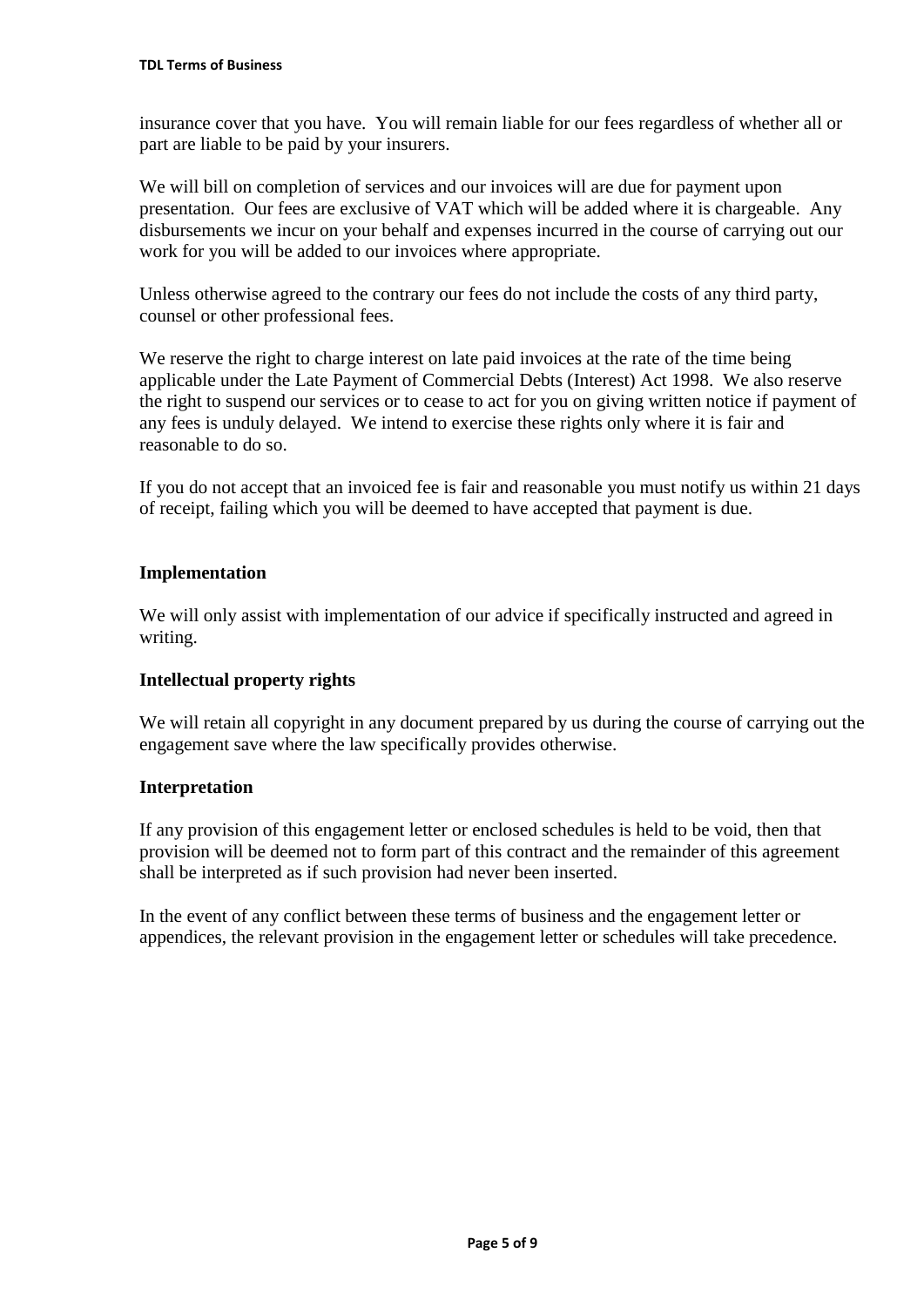## **Internal disputes within a client**

If we become aware of a dispute between the parties who own or are in some way involved in the ownership and management of the business, it should be noted that our client is the business and we would not provide information or services to one party without the express knowledge and permission of all parties. Unless otherwise agreed by all parties we will continue to supply information to the registered office/normal place of businesor the attention of the directors/proprietors. If conflicting advice, information or instructions are received from different directors/principals in the business we will refer the matter back to the board of directors/the partnership and take no further action until the [board/partnership] has agreed the action to be taken.

## **Lien**

Insofar as we are permitted to do so by law or professional guidelines, we reserve the right to exercise a lien over all funds, documents and records in our possession relating to all engagements for you until all outstanding fees and disbursements are paid in full.

## **Limitation of liability**

We will provide our services with reasonable care and skill. Our liability to you is limited to losses, damages, costs and expenses caused by our negligence or wilful default.

## *Exclusion of liability for loss caused by others*

We will not be liable if such losses, penalties, surcharges, interest or additional tax liabilities are caused by the acts or omissions of any other person or due to the provision to us of incomplete, misleading or false information or if they are caused by a failure to act on our advice or a failure to provide us with relevant information.

### *Exclusion of liability in relation to circumstances beyond our control*

We will not be liable to you for any delay or failure to perform our obligations under this engagement letter if the delay or failure is caused by circumstances outside our reasonable control.

### *Exclusion of liability relating to the discovery of fraud etc*

We will not be responsible or liable for any loss, damage or expense incurred or sustained if information material to the service we are providing is withheld or concealed from us or misrepresented to us. This applies equally to fraudulent acts, misrepresentation or wilful default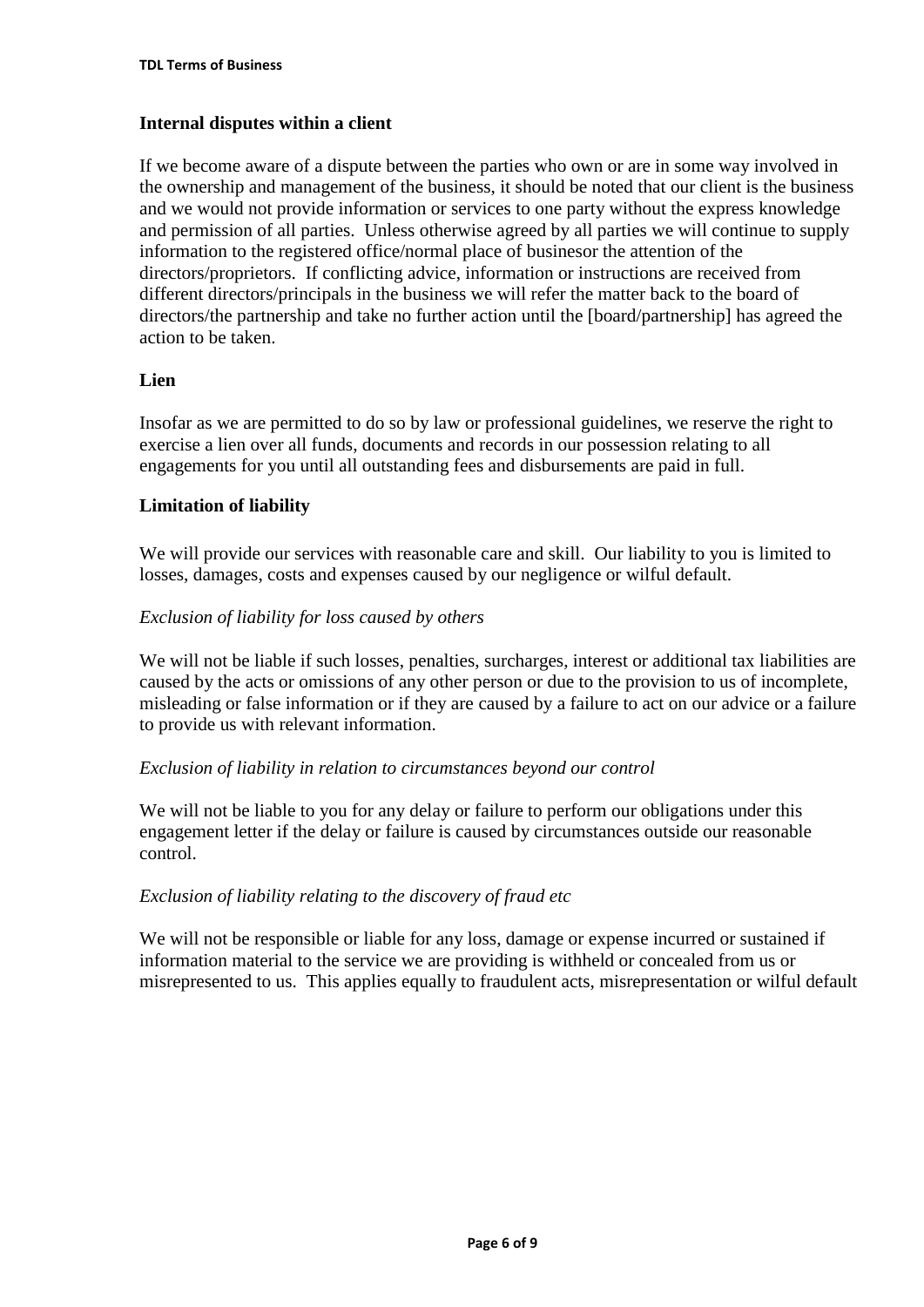on the part of any party to the transaction and their directors, officers, employees, agents or advisers.

This exclusion shall not apply where such misrepresentation, withholding or concealment is or should (in carrying out the procedures which we have agreed to perform with reasonable care and skill) have been evident to us without further enquiry beyond that which it would have been reasonable for us to have carried out in the circumstances.

### *Indemnity for unauthorised disclosure*

You agree to indemnify us and our agents in respect of any claim (including any claim for negligence) arising out of any unauthorised disclosure by you or by any person for whom you are responsible of our advice and opinions, whether in writing or otherwise. This indemnity will extend to the cost of defending any such claim, including payment at our usual rates for the time that we spend in defending it.

You have agreed that you will not bring any claim of a kind that is included within the subject of the limit against any of our directors or employees on a personal basis.

## **Limitation of Third Party rights**

The advice and information we provide to you as part of our service is for your sole use and not for any third party to whom you may communicate it unless we have expressly agreed in the engagement letter that a specified third party may rely on our work. We accept no responsibility to third parties, including any group company to whom the engagement letter is not addressed, for any advice, information or material produced as part of our work for you which you make available to them. A party to this agreement is the only person who has the right to enforce any of its terms and no rights or benefits are conferred on any third party under the Contracts (Rights of Third Parties) Act 1999.

### **Period of engagement and termination**

Unless otherwise agreed in the engagement covering letter our work will begin when we receive your implicit or explicit acceptance of that letter. Except as stated in that letter we will not be responsible for periods before that date.

Each of us may terminate this agreement by giving not less than 21 days' notice in writing to the other party except where you fail to cooperate with us or we have reason to believe that you have provided us or HMRC with misleading information, in which case we may terminate this agreement immediately. Termination will be without prejudice to any rights that may have accrued to either of us prior to termination.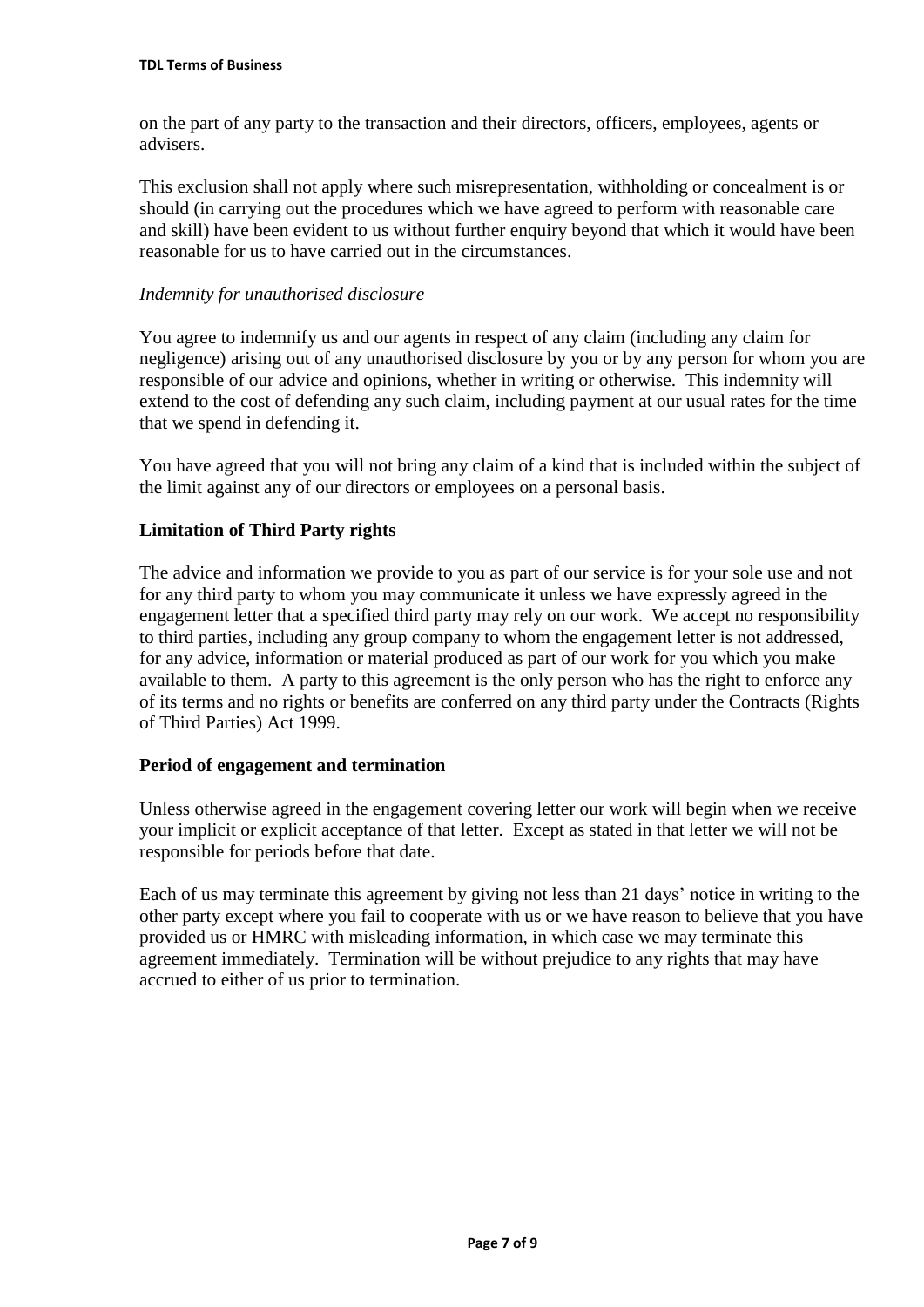In the event of termination of this contract, we will endeavour to agree with you the arrangements for the completion of work in progress at that time, unless we are required for legal or regulatory reasons to cease work immediately. In that event, we shall not be required to carry out further work and shall not be responsible or liable for any consequences arising from termination.

### **Professional rules and statutory obligations**

We will observe and act in accordance with the regulations, standards and guidance of the Institute of Chartered Accountants in England and Wales and will accept instructions to act for you on this basis. In particular you give us the authority to correct errors made by HMRC where we become aware of them. We will not be liable for any loss, damage or cost arising from our compliance with statutory or regulatory obligations. You can see copies of these requirements at our offices. The requirements are also available on-line at www.icaew.com/regulations.

### **Reliance on advice**

We will endeavour to record all advice on important matters in writing. Advice given orally is not intended to be relied upon unless confirmed in writing. Therefore, if we provide oral advice (for example during the course of a meeting or a telephone conversation) and you wish to be able to rely on that advice, you must ask for the advice to be confirmed by us in writing.

## **Retention of papers**

You have a legal responsibility to retain documents and records relevant to your tax and accounting affairs. During the course of our work we will collect information from you and others acting on your behalf and will return any original documents to you following preparation of your accounts and tax return. Documents and records relevant to your tax affairs are required to be retained for 6 years from the 31 January following the end of the accounting and tax year to which it relates. Under the GDPR, this period is considered necessary in order to comply with legal and professional guidelines. This period can be extended if HM Revenue & Customs enquire into your tax return.

Whilst certain documents may legally belong to you we may destroy correspondence and other papers that we store, electronically or otherwise, which are more than 7 years old. You must tell us if you require the return or retention of any specific documents for a longer period.

## **The Provision of Services Regulations 2009 ("Services Directive")**

In accordance with the disclosure requirements of the Provision of Services Regulations 2009, our professional indemnity insure is Royal Sun Alliance Insurance Plc, 9<sup>th</sup> Floor, One Plantation